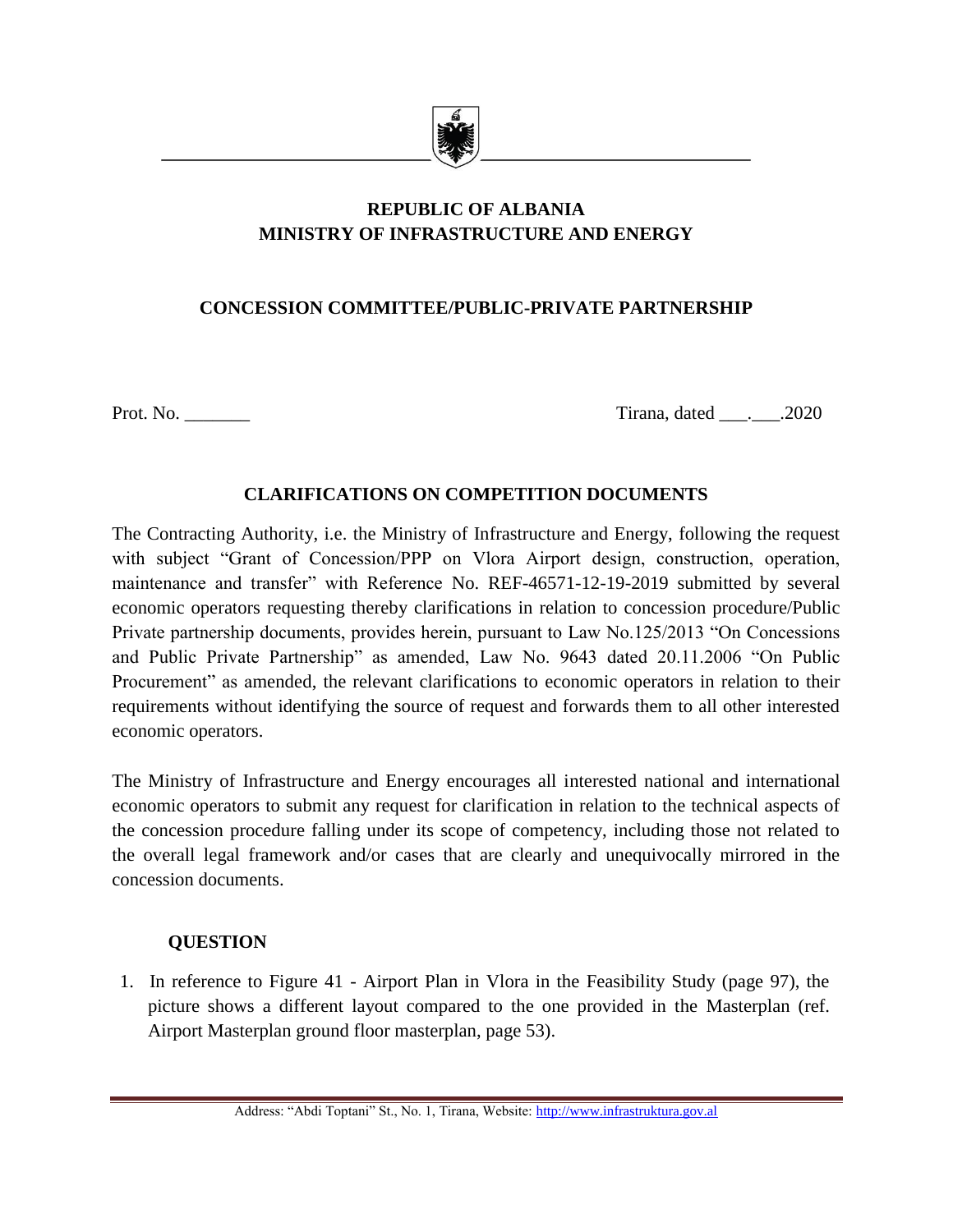Does the picture provided in the Masterplan prevail over the one provided in the Feasibility Study?

What are the margins of changes, expansion, with regard to the perimeter of the airport ground?

## **ANSWER**

The land is owned by the state, as approved by Decision of Council of Ministers No. 813, 16.12.2019 , "On transferring the administration responsibility from the Ministry of Defense to the MoIE for property no. 914, named "Aerodrom Fushor", located in Vlora, and amending the DCM No. 515 dated 18.7.2003 "On approving the inventory of state immovable properties transferred under the administrative responsibility of the Ministry of Defense", as amended.

The Contracting Authority would like to clarify that improvements of the existing Master Plan on the construction footprint proposed in accordance with the above Decision of Council of Ministers, a footprint also reflected on the map published in the Electronic Procurements System in the "*Survey Plan*" document, will be accepted.

# **QUESTION**

2. Can you please confirm that the runway direction will be 13/31 as it is provided in the published documents?

# **ANSWER**

The Contracting Authority confirms that the runway direction will be 13/31.

# **QUESTION**

3. In page 121 of the Feasibility Study, it is mentioned that *"The site of Novosela (Vlora) is a part of the Periadriatic Depression, more precisely it is its south-western extreme. In this sector are not observed faults or tectonic dislocations."* However, in figure 31, figure 44 and figure provided in page 100 of the Feasibility Study the airport area is above an active fault.

Can we have a clarification on this? This topic is important for a correct project framework.

Address: "Abdi Toptani" St., No. 1, Tirana, Website[: http://www.infrastruktura.gov.al](http://www.infrastruktura.gov.al/)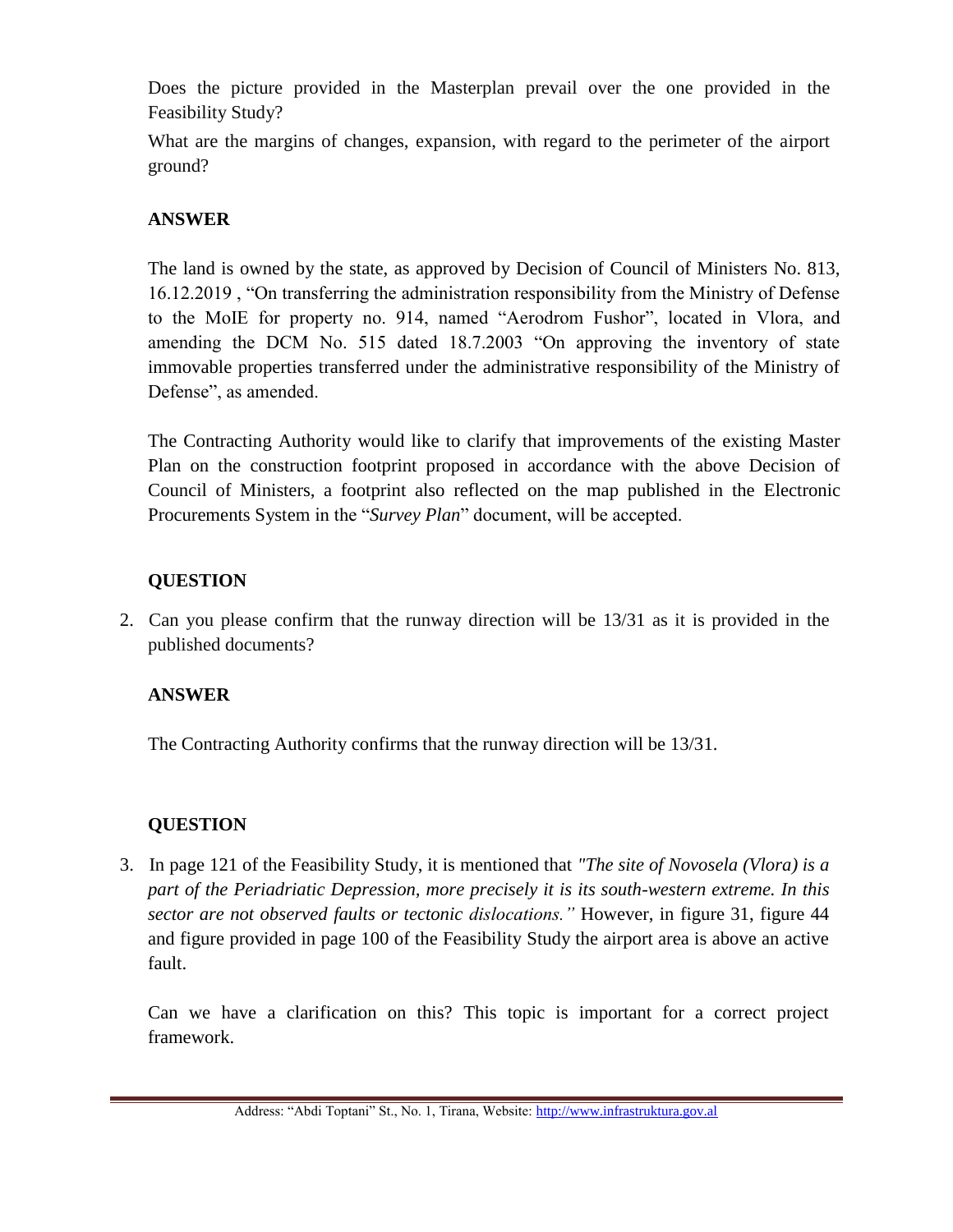### **ANSWER**

Based on the official data provided by the Institute of GeoSciences, Energy, Water and Environment in the Republic of Albania, we wish to clarify that: In reference to the official Seismic Regionalization Map of Albania, Vlora region and the surrounding areas are located in a zone with MSK-64 intensity of 8 for average land conditions.

The Contracting Authority explains that, prior to the construction permit approval, a specific seismological study will be conducted for the purpose of defining the required design parameters pursuant to the law in force and Eurocode 8 (velocity and design spectrum, as well as the land categorization in accordance with said standard).

# **QUESTION**

4. In Appendix 12 at chapter 3.4 it is requested to ensure the Level of Service C according to IATA standards. This refer to obsolete regulations (IATA, LOS Level C). However, there are currently in place more recent IATA ADRM manual requirements, enforced by ADRM  $10^{th}$  edition.

Should the new correspondent level Optimum be considered as the new target or IATA, LOS Level C?

## **ANSWER**

The LoS (Level of Service) has been applied in various ways for airport constructions and/or expansions. Moreover, it has also been used as a benchmark for determining whether the contractual obligations of the airport owners and/or service provider third parties have been fulfilled.

In the ADRM (Aerodrome Development Reference Manual) 10<sup>th</sup> edition, the Level of Service (LoS) has been reviewed and adapted in order to include the waiting time for different airport process stages, as well as the quality of services relating to the spaces in use.

In consideration of the change above, you may refer to the ADRM  $10<sup>th</sup>$  edition "LoS Guideline table", page 315, for the optimal criteria (wherein over-design and sub-optimum are omitted).

Address: "Abdi Toptani" St., No. 1, Tirana, Website[: http://www.infrastruktura.gov.al](http://www.infrastruktura.gov.al/)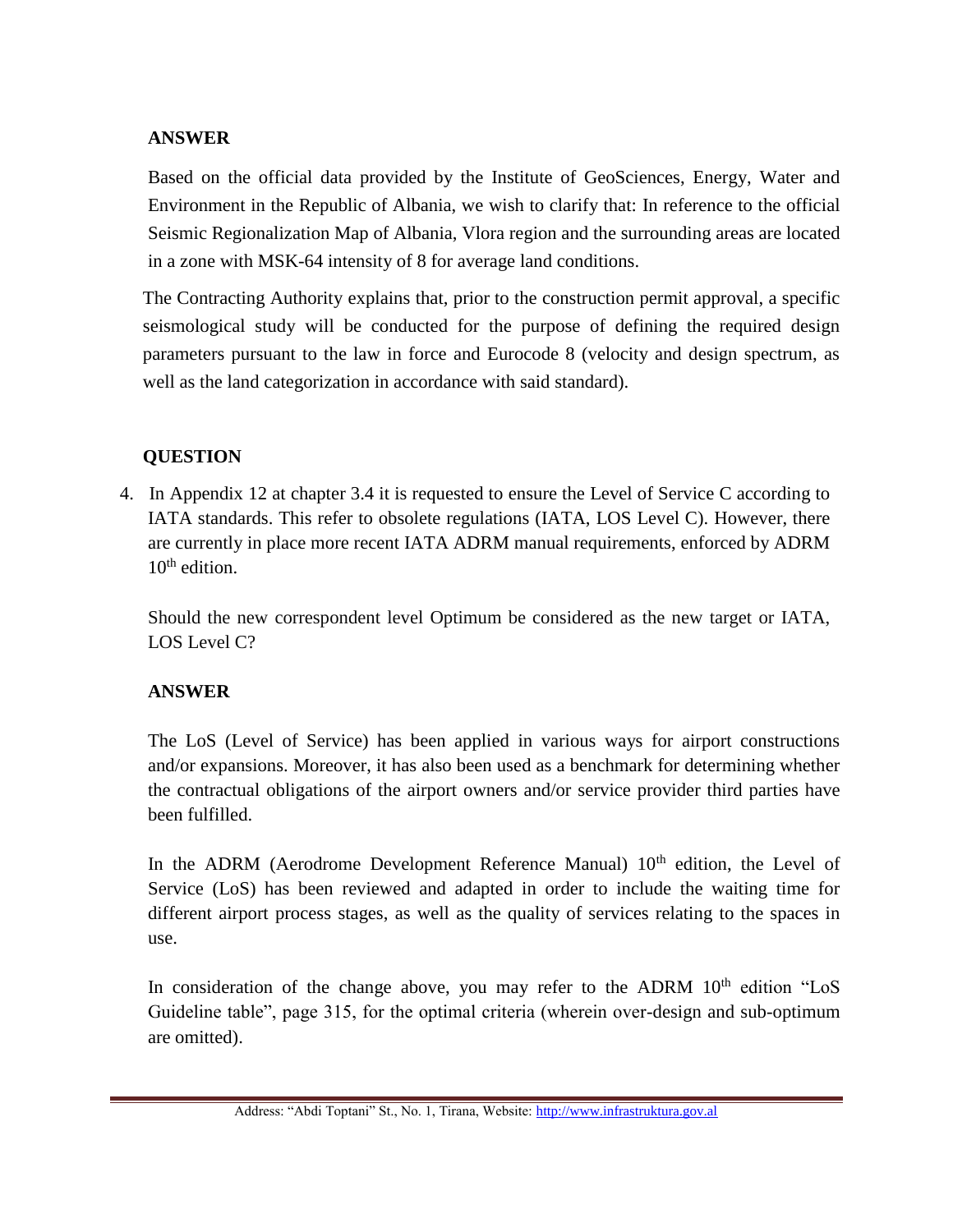### **QUESTION**

5. There is no evidence of where the Airport Administration Building is located in the Master Plan. Is there any information on the Airport Administration Building?

#### **ANSWER**

The Contracting Authority would like to clarify that, in reference to Appendix 11 "Evaluation Criteria", Criterion 2, it has been requested that the existing Master Plan be improved, in order to avoid any discrepancy or deficiency in the current Master Plan published in Appendix 12 of the Procurement Procedure Documents.

Paragraph 2.1.7 of Annex 12 of the Terms of Reference, requires that the Airport Administration Building be included in the Master Plan. Furthermore, paragraph 3.3.6 of the 10<sup>th</sup> edition of ADRM (Aerodrome Development Reference Manual) of IATA (the International Air Transport Association), emphasizes that there are several ways of determining the location of the Airport Administration Building, depending on the size and territory of the airport, as well as on the Airport Authority organizational structure. It is up to the Concessionaire to submit the intended location (within the terminal or as a separate building) of the Airport Administration Building through the Master Plan improvement proposal.

### **QUESTION**

6. Can you please confirm if there exists or not a photovoltaic plant approved on the Akerni area close to the future airport?

#### **ANSWER**

We wish to clarify that there is no Photovoltaic plant approved as of yet.

#### **QUESTION**

- 7. Can you confirm that the Government of Albania will meet the basic infrastructure needs up until the perimeter of the airport, such as:
	- a. (a) Water supply; (b) Sewage supply ; (c) Power supply ; (d) Road infrastructure.
	- b. The project studies have shown that one of the strategic activities with in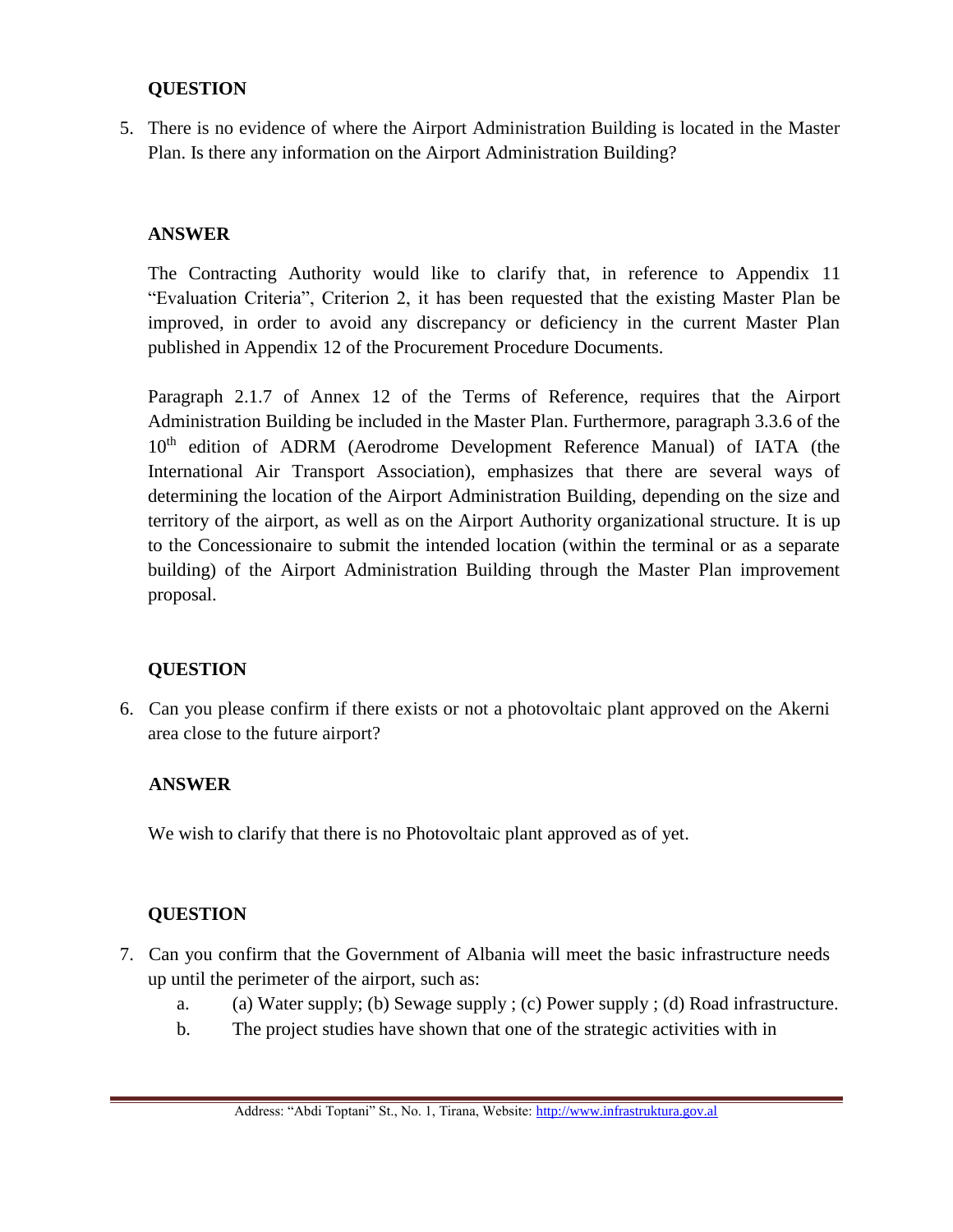the MPL development may necessarily require methane gas supply.

As far as we know there is no methane gas network throughout Albania at present. A methane gas primary pipeline has been recently brought into the vicinity of Fier as part of the international project called Trans Adriatic Pipeline (TAP) . So it is reasonable to think that in a near future there could be methane gas availability in Vlora and it would be helpful to know how long this may be possible. "The project studies have shown that one of the strategic activities within the MPL development may necessarily require methane gas supply. As far as we know there is no methane gas network throughout Albania at present. A methane gas primary pipeline has been recently brought into the vicinity of Fier as part of the international project called Trans Adriatic Pipeline (TAP). So it is reasonable to think that in a near future there could be methane gas availability in Vlora and it would be helpful to know how long this may be possible".

## **ANSWER**

As regards the first question in paragraph "a", the Contracting Authority explains that the Government of the Republic of Albania will undertake the design and construction of the required infrastructure up to the airport connection point, including water supply, sewerage, power supply, as well as road infrastructure.

As regards the second question, the Contracting Authority wishes to clarify that the sale and purchase of natural gas in the Republic of Albania is governed by Law No. 102/2015 "On the Natural Gas Sector", as well as the free trade principle. As for the relation to TAP, it concerns trade agreements with the private sector.

## **QUESTION**

8. It is known that during the flood event on 2015, Akërni village was involved in the flooding waters from Vjosa river and many other artificial channels existing just close to the new airport area. The IFRC Report (Emergency Plan of Action Final Report) confirms this.

Is the hydraulic safety of the new area to be considered as a mandatory requirement? The flood-prone area showed at page. 100 of the Feasibility Study is the only hydraulic chart available for the bidder.

Will the hydraulic safety OF PERIMETER OF THE AREA of the new airport be under the responsibility of the Albanian Government?

Address: "Abdi Toptani" St., No. 1, Tirana, Website[: http://www.infrastruktura.gov.al](http://www.infrastruktura.gov.al/)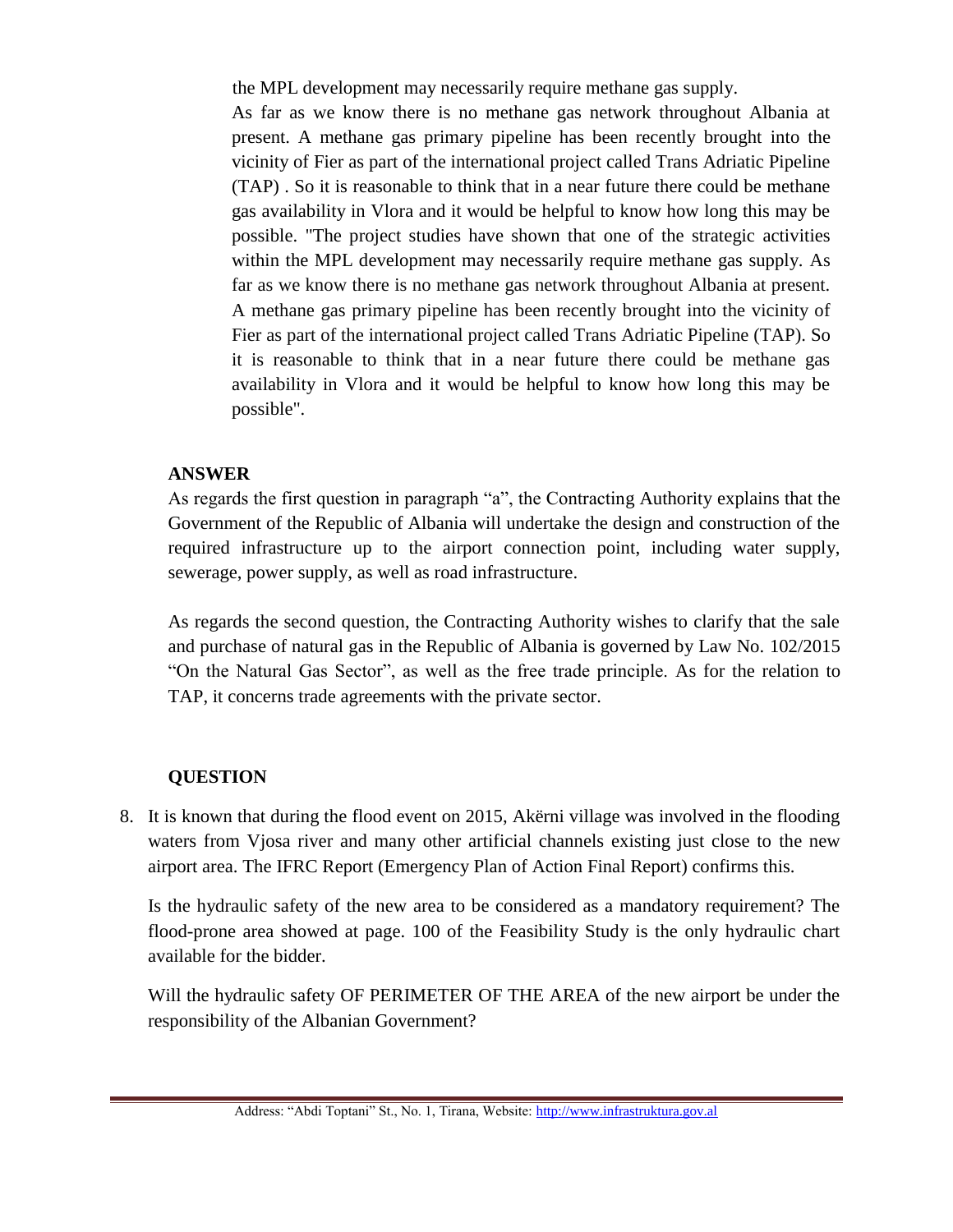#### **ANSWER**

Regarding the first question, the Contracting Authority clarifies that the area in question is considered a high flood risk area by the National Civil Emergencies Authority, based on data and studies conducted during the '60s, which do not rely on factual precipitation amounts. Currently, the Government of the Republic of Albania, in cooperation with international institutions, has initiated a procedure to conduct a detailed feasibility study on the Vjosa River.

As regards the second question, we would like to explain that there is a complete bonification system in place, the efficiency of which will be considerably increased by increasing the hydrovor capacity and the periodic preventative and maintenance servicing of the existing canals.

### **QUESTION**

9. Based on the Standard Concession Documents, the Bid Security and Contract Security refer to a specific percentage of the " value of the proposed investment ". Can you please confirm if the wording "value of the proposed investment" refers to the investment in nominal terms, does it include Value Added Tax, during the entire concession period?

### **ANSWER**

In regards to the bid security value, the Contracting Authority clarifies that the bid security value includes the proposed investment value, Value Added Tax is excluded.

The Contracting Authority explains that, in referral to Article 28, of Law No. 125/2013 "On Concessions and Public-Private Partnership" as amended, it stipulates that: "Contracting Authority shall prior to signing or entry into force of the contract, collect from the most successful tenderer, the required contract performance guarantees and/or security instruments as compensation for damage that may be inflicted as a result of concessionaires/private partner's failure to fulfill obligations assumed by the contract (promissory notes, bank guarantees, corporate guarantees, bills of exchange, etc.). The contract security will amount to 5% of the contract value and will be defined in tender documents." The contract security will amount to 5% of the contract value, as the maximum of required legal guarantee.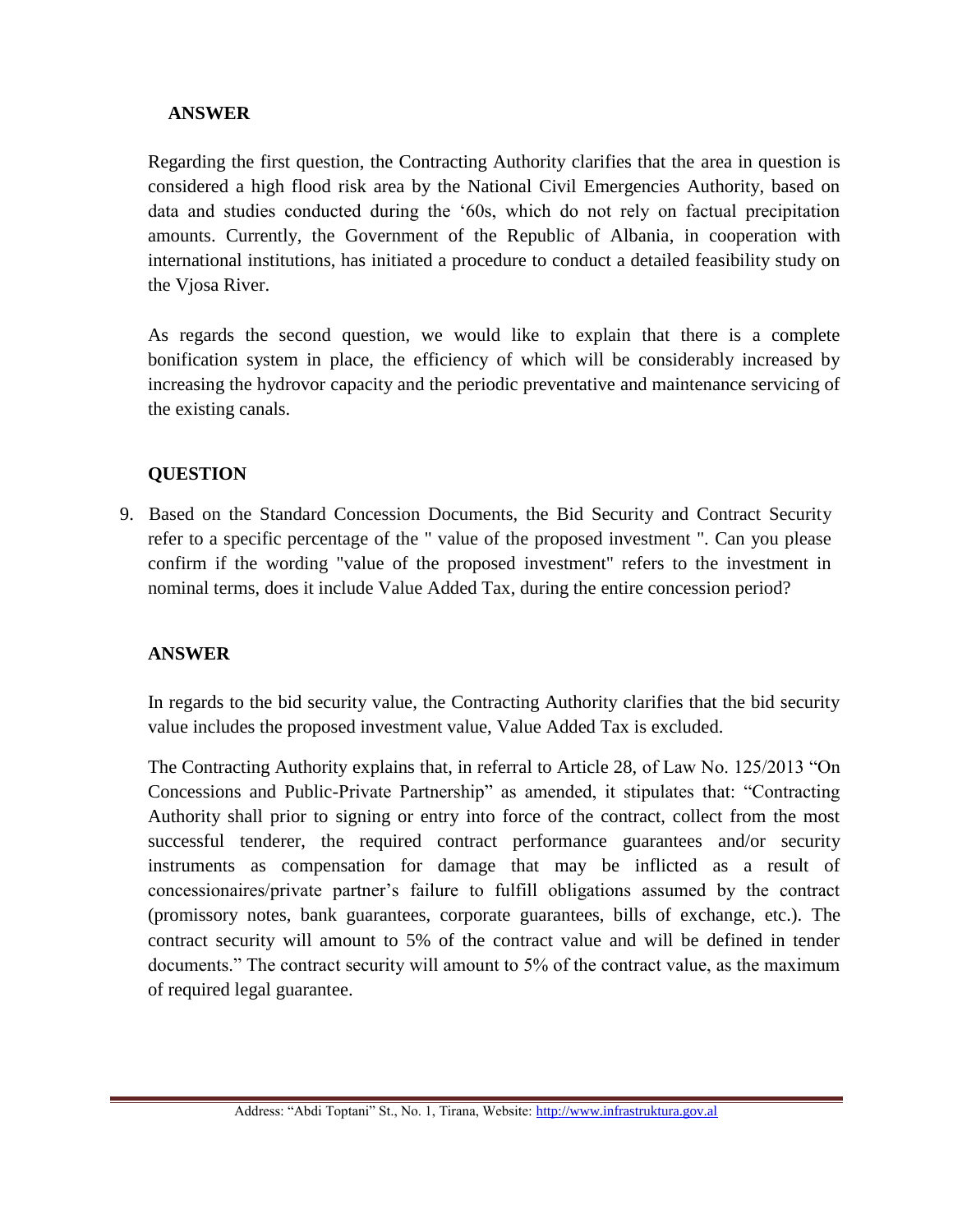The value above includes the full contract value, Value Added Tax is excluded.

### **QUESTION**

10. What are Appendixes no. 7 and no. 8 of the Standard Concession Documents related to? Are these Appendixes mandatory? What other supporting information or documents are the bidders obliged to submit in relation to Appendix no. 7 and Appendix no. 8?

### **ANSWER**

The Contracting Authority would like to explain that, in regards to the competition documents, there is no requirement to demonstrate possession of the equipment and machinery required for the performance (civil construction) of the contract. This is left to the discretion of economic operators. Therefore, Appendix 8 does not apply.

As regards Appendix 7 "*Evaluation Form*", the Contracting Authority explains that the appendix above should be submitted together with the supporting documentation, as set out in the appendix and the concession granting procedure documents regarding the fulfillment of criterion/criteria on demonstrating similar experience (in construction).

## **QUESTION**

11. In the Master Plan it is provided that the construction of the Maintenance Hangar will be done in phase 2 and the construction of the Cargo area in phases 2 and 3. The technical specification in setting the features of the hangar, does not also fix certain criteria or set-up spaces suggesting that the strategic non-aviation activity will be defined in the second phase. On the other hand, the Cargo area envisaged in phases 2 and 3, is not expressly provided in the Standard Tender Documents. In addition, it should be noted that on page 150 of the Feasibility Study mention is made of the 3 phases cadenced every 4 years but also that the conditions under which the "development phases ... (are confirmed) if the traffic data assumed ... will be reasonably reliable", thus deferring the constraints of the Concession Contract to the next negotiation.

Can you confirm that the above understanding is correct?

Can you please provide more information on the construction of the Maintenance Hangar and Cargo?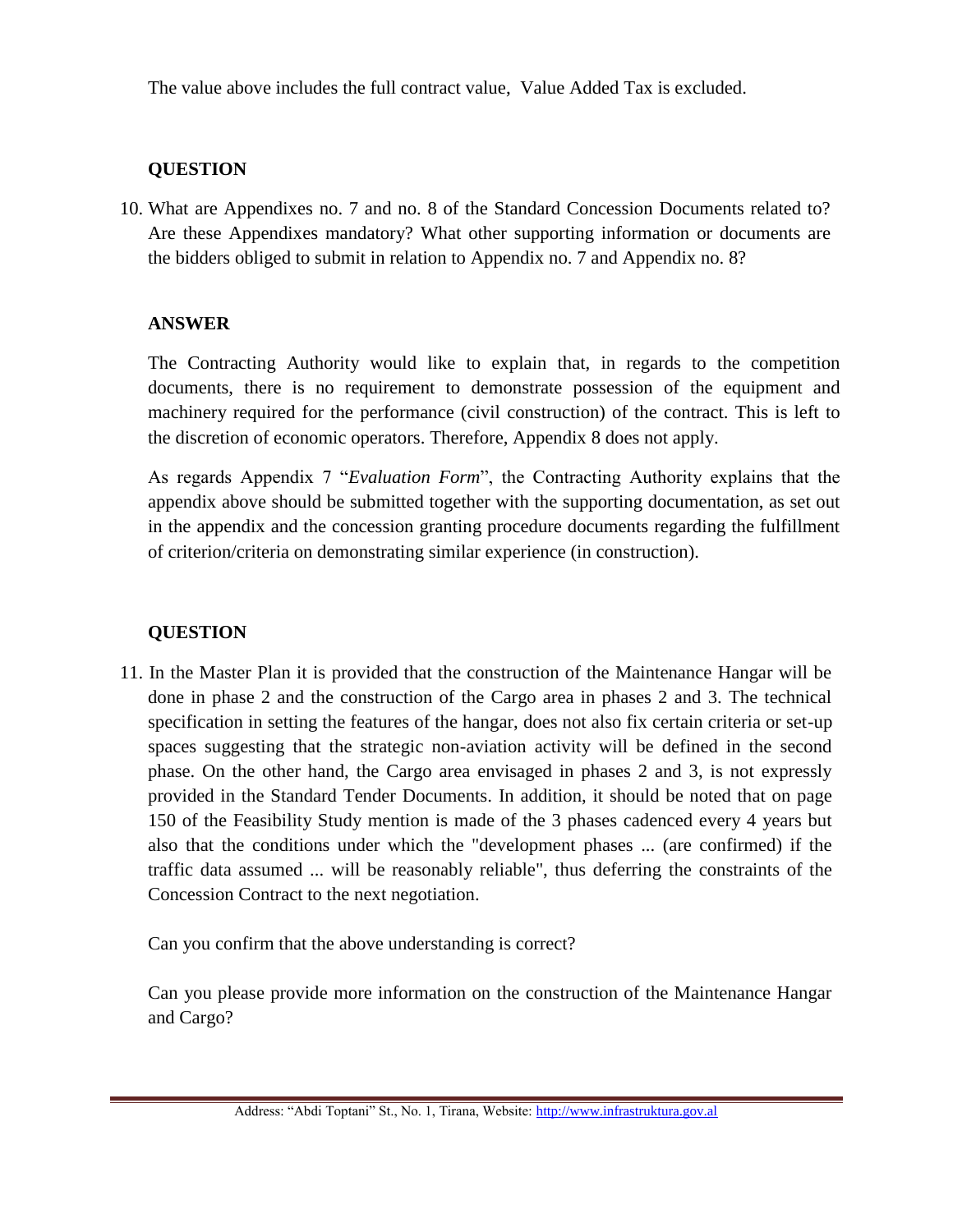### **ANSWER**

As regards the first question, we confirm that you have understood it correctly.

As for the second question, the Contracting Authority would like to clarify that paragraph 5 of Appendix 12 "Terms of Reference" sets forth that the hangars shall be constructed in stages, commencing with phase 2 (4 years following the Airport operation) and its expansion shall be carried out gradually based on the Concessionaire's business plan.

In the final stage, it is expected that the hangars shall provide indoor sites for three airplanes, as well as outdoor sites for 3 airplanes. The Concessionaire will determine the location of the hangars in the first Master Plan update, and will also take into consideration the possibility of expansion.

The hangars (either fully or partially) may be constructed in the first stage as will be agreed upon with the relevant authorities. ICAO standards will apply. Considering that the Master Plan review is part of the initial activities, the hangar time of construction should be included in the updated Master Plan and will be subject to the approval of the relevant authorities.

The cargo center will be constructed in accordance with the Master Plan in phase 2 and 3 (should there be no other Concession proposal reflected in the improved Master Plan), in order to allow time for the Concessionaire to develop his business plan for said activity, however at the end of the third stage the service should be complete in accordance with the guidelines included in the Terms of References, which is part of the Concession Granting Procedure/PPP documents.

ICAO will be the standards complied with during construction, together with the guidelines provided by the ADRM  $10<sup>th</sup>$  edition. As the Master Plan review is part of the initial activities, the cargo center construction time may be included in the updated Master Plan and subject to the approval of the relevant authorities.

### **QUESTION**

12. Is the Concessionaire free to choose the timing, manner, technical specifications, for the construction of Cargo?

#### **ANSWER**

Please refer to the answer provided for question number 11 (eleven).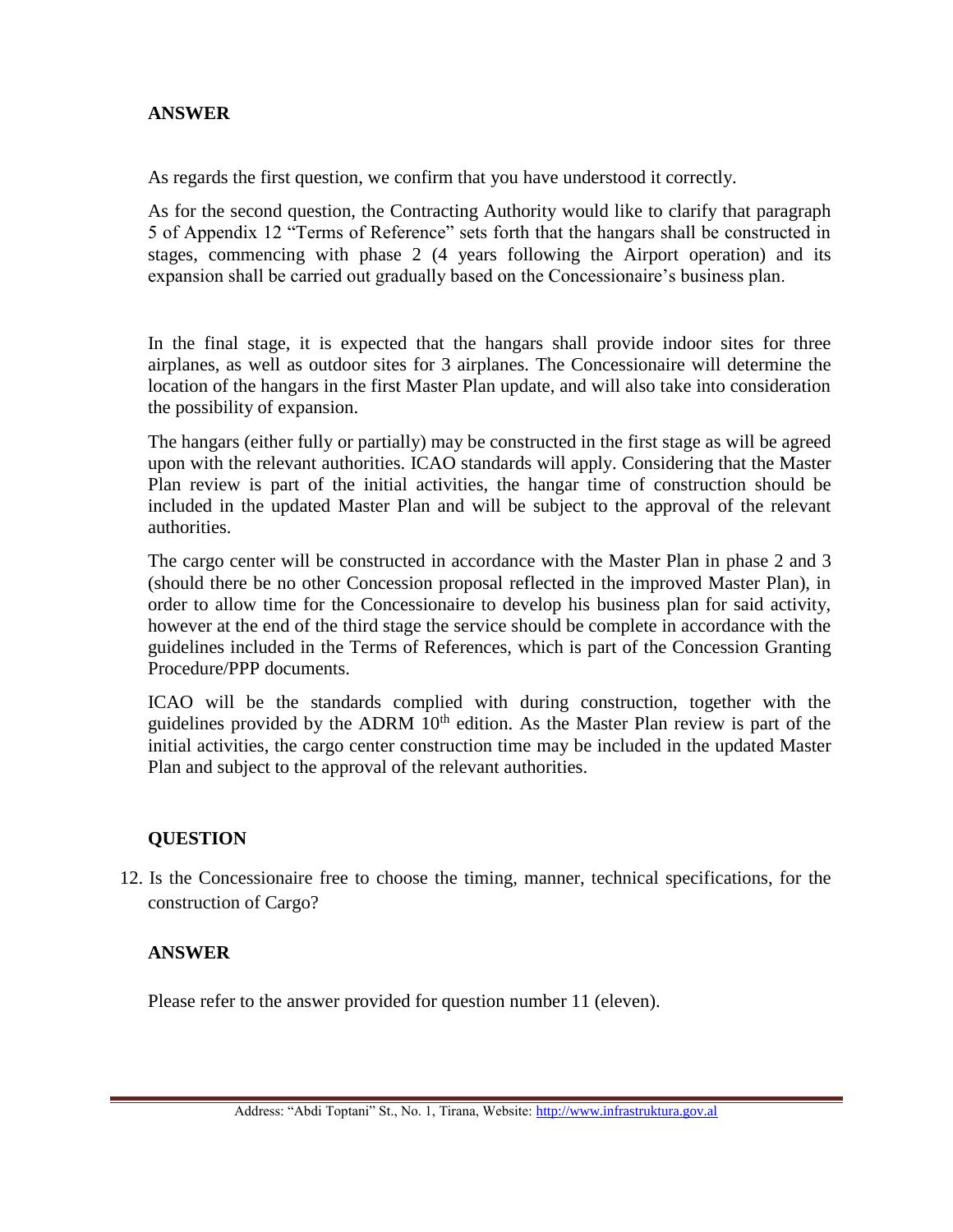#### **QUESTION**

13. Given that the Heavy Maintenance and Cargo services are not related to aviation services, can you confirm that revenues from Heavy Maintenance and Cargo services (which are not related to aviation services) will not be taken into consideration for calculating the revenue sharing between the Concessionaire and the Contracting Authority? in case they will be made earlier than  $11<sup>th</sup>$  year.

#### **ANSWER**

The Cargo service has been calculated and is part of the revenue calculated for the guarantee, in reference to the *Instructions to Bidders* section. *Heavy Maintenance* revenues are not included in the total revenues calculated for the guarantee in accordance with the aforementioned section.

#### **QUESTION**

14. Will revenues obtained from non-aviation services, e.g. from hotel, commercial areas, parking, rentals, etc, be taken into consideration for the calculation of the revenue sharing between the Concessionaire and the Contracting Authority?

#### **ANSWER**

In the total revenues calculated for services unrelated to aviation the revenues from the following services have been taken into account:

1. Rental revenues (e.g. Offices, Duty free, Food & Beverages, Ground Lease, Ticket Counters, SLA (service level agreement), IT, telecommunication, telephone booth, Retail, Business lounge, Services etc)

- 2. Advertising
- 3. Fuel concession
- 4. Parking revenues
- 5. Retail F&B

### **QUESTION**

15. Page 5 of the procedure documents (Instruction to Bidders}, has a table of "Revenues guaranteed in the base scenario for the first 10 years of operation (euros}", and another